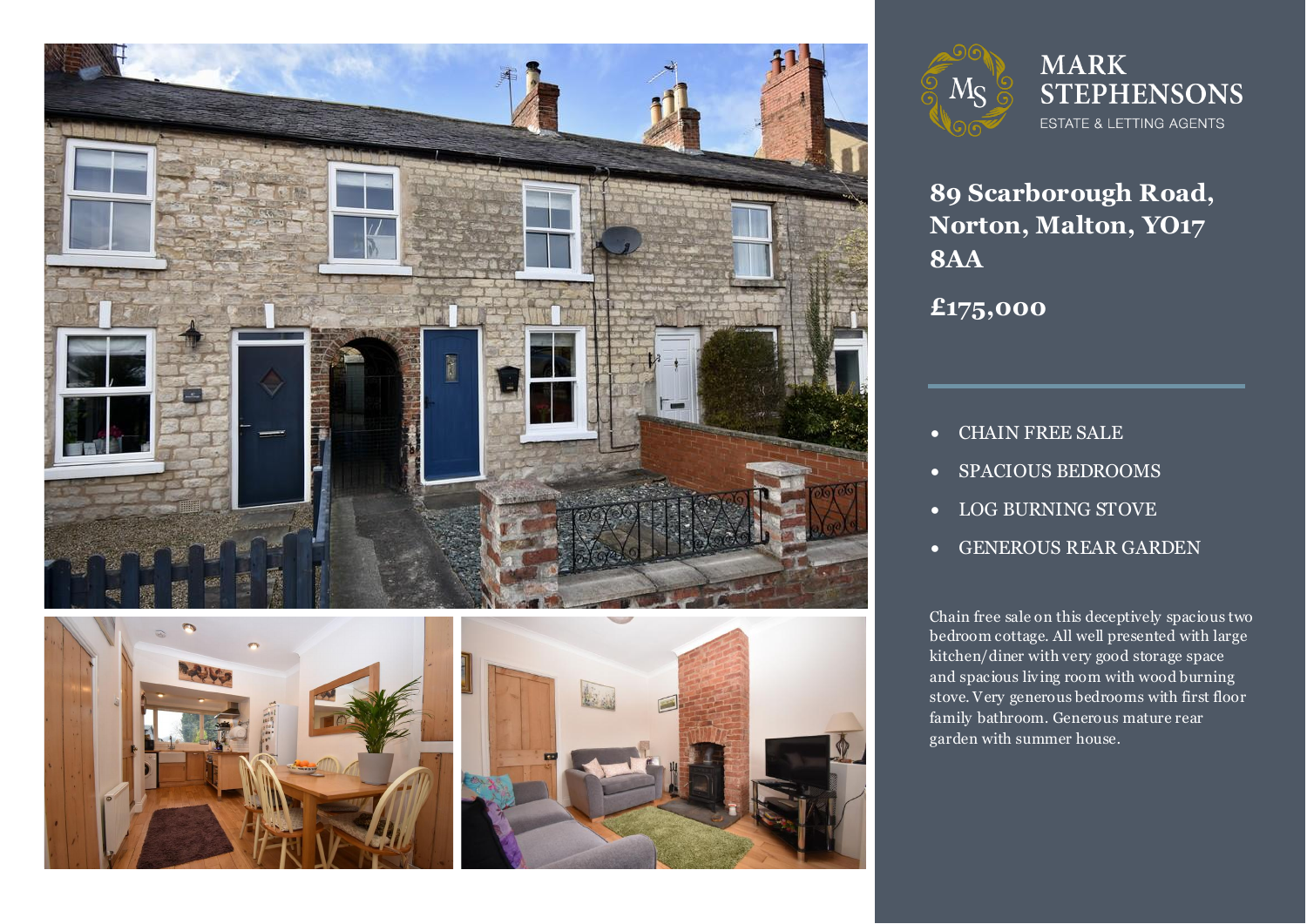

## DIRECTIONS

The property is best found by heading into Norton along Church Street continuing onto Commercial Street which becomes Scarborough Road. Number 89 lies on the left and can be clearly identified by our board.

SERVICES Mains supplies of gas, water, electric ity and drainage are connected to the property .

COUNCIL TAX Band B

# LOUNGE

Front entrance door, sash windows with new glass, log burner in brick surround, radiator.

## KITCHEN/DINER

Fitted with a good range of units, electric hob/cooker, stairs off to first floor, understairs storage cupboard, radiator, rear entrance door.

# FIRST FLOOR

LANDING Hatch to loft space, leading off to:

BEDROOM A generous bedroom with front double sash window and radiator.

### BEDROOM

Rear bedroom with UPVC triple window at the rear, radiator.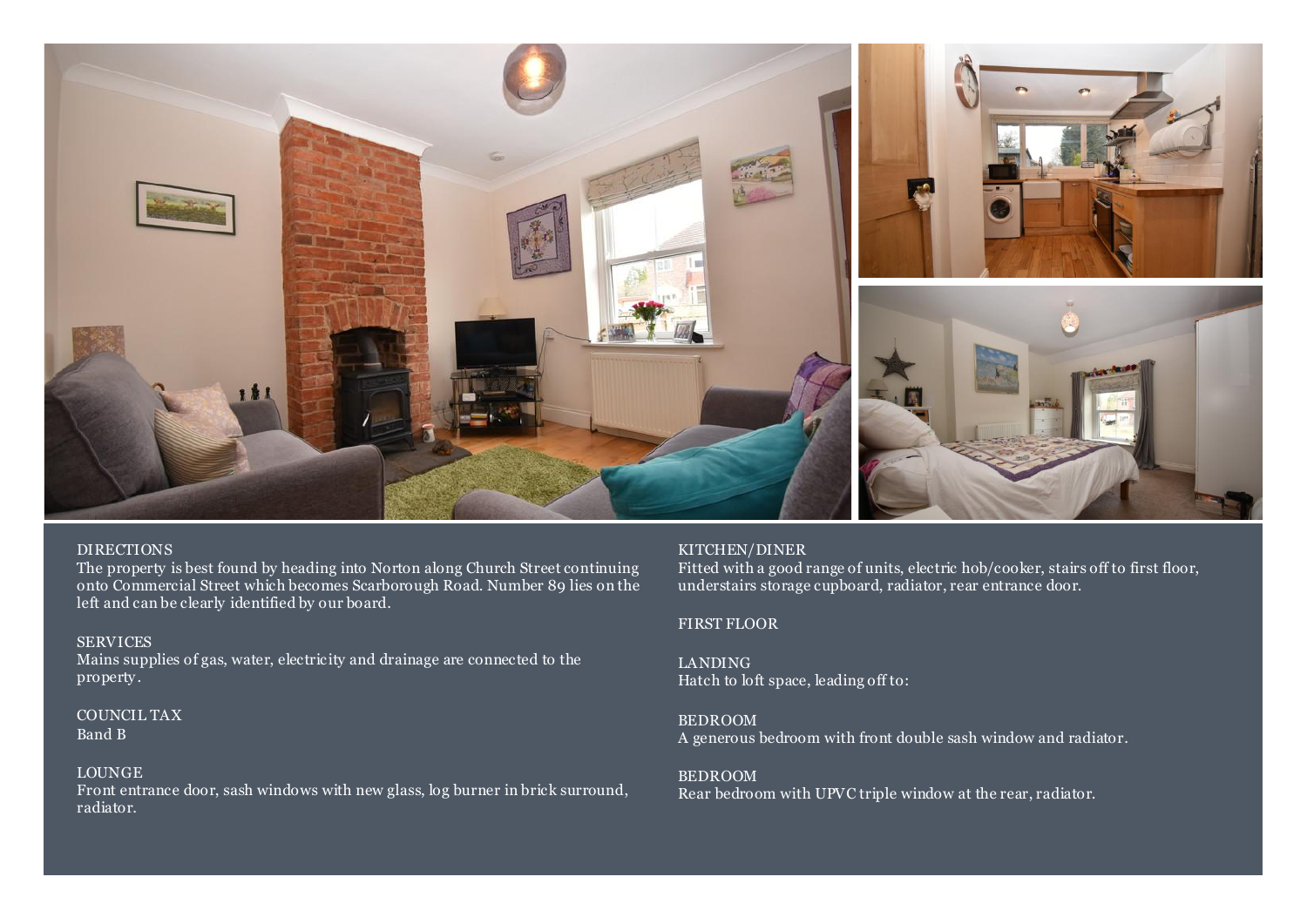



BATHROOM Three piece suite, airing cupboard, heated towel rail.

LOFT Boarded throughout and housing the 2 year old combi boiler.

# OUTSIDE

Gated off the street into a paved area. Outbuilding at the rear, right of access in favour of number 91. Low maintenance rear garden which is of a good size and very well kept. Summerhouse.